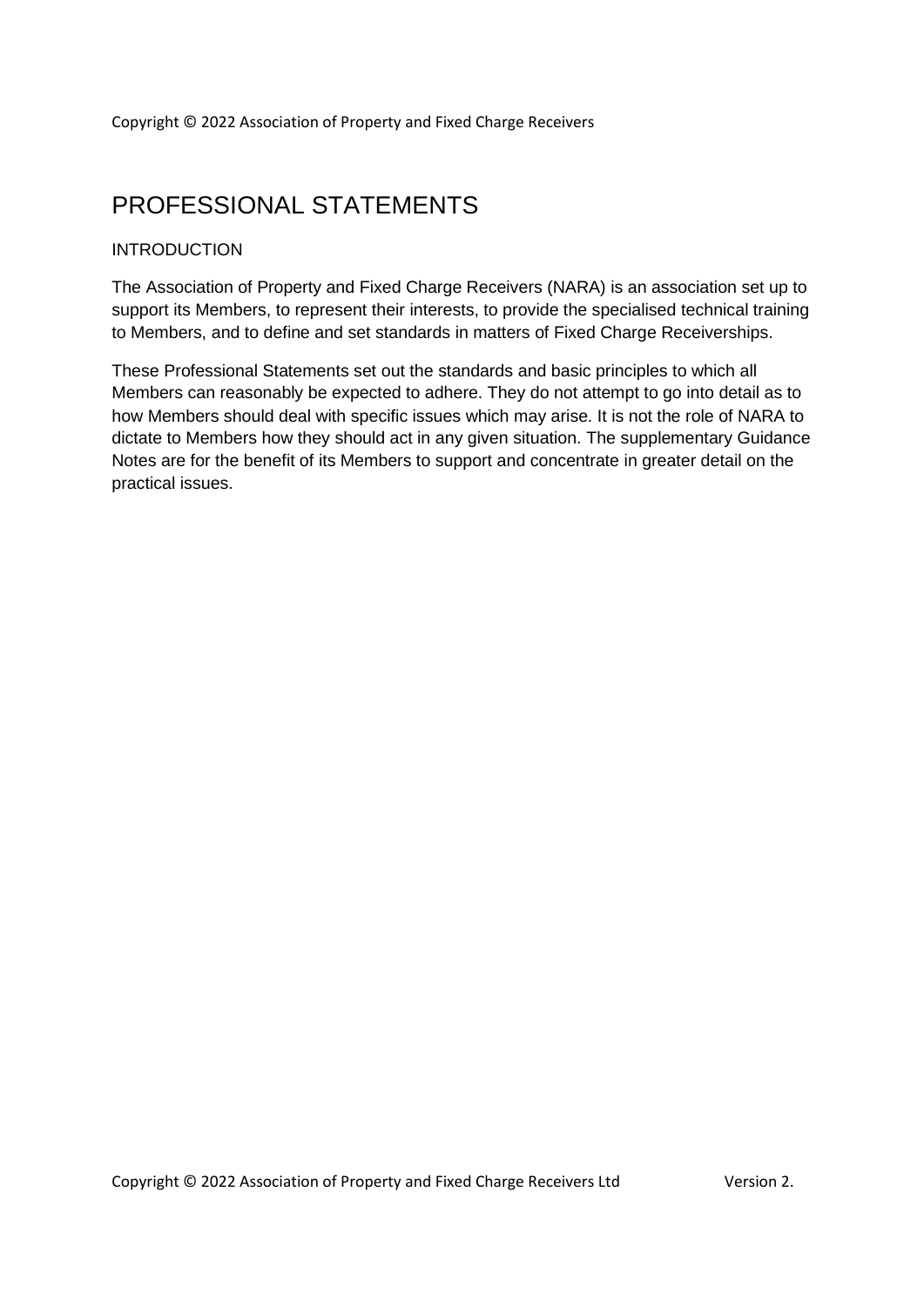Definitions: Throughout the Professional Statements the following definitions apply:-

"Administrator" has the meaning given to it by paragraph 1(1) of Schedule B1 to the Insolvency Act 1986

"Appointor" means any body corporate, including a bank, friendly society, building society, deposit taking institution, person or persons who hold a charge, mortgage, lien or other security over Assets, which said charge, mortgage, lien or other security empowers the Appointor to appoint a Receiver, or where the said Appointor has power to appoint a Receiver pursuant to the provisions of Section 101 Law of Property Act 1925: together also with any Court of competent jurisdiction which has power to appoint a Receiver over Assets.

"Asset" means and includes any money, goods, things in action, land and property and every description of property wherever situated and whether present or future or vested or contingent. (not used in this document)

"Borrower" means any body corporate, person or persons who have entered into a mortgage or charge with the Appointor which said mortgage or charge gives the Appointor power to appoint a Receiver or empowers the Appointor to do so pursuant to the provisions of Section 101 Law of Property Act 1925.

"Connected with" has the meaning given by Section 249 Insolvency Act 1986 (Check if term is in document)

"Conflict of Interest" shall be interpreted to mean the definition as attributed to it by the Members own professional (regulatory) body.

"Fixed Charge Receiverships" means the performance and discharge of functions, powers and duties which are attached or incidental to the offices or positions of Receivers of Assets (including without limitation Law of Property Act Receivers, Fixed Charge Receivers, Receivers appointed under the Agricultural Credits Act 1928.

"Insolvency Practitioner" has the meaning given by Section 388 Insolvency Act 1986.

"Member" means a Full Member of the Association of Property and Fixed Charge Receivers, whether a Registered Property Receiver or not.

"Professional Bodies" means either the Royal Institution of Chartered Surveyors (RICS) or the Insolvency Practitioners Association (IPA) or, in respect of Members who are not Registered Property Receivers such professional body to which the Member belongs and by which the Member or their practice is regulated.

"Receiver" Receiver or manager appointed under a security instrument or his personal representative.

"Registered Property Receiver" (RPR) means a Receiver registered through the Registered property Receivership Scheme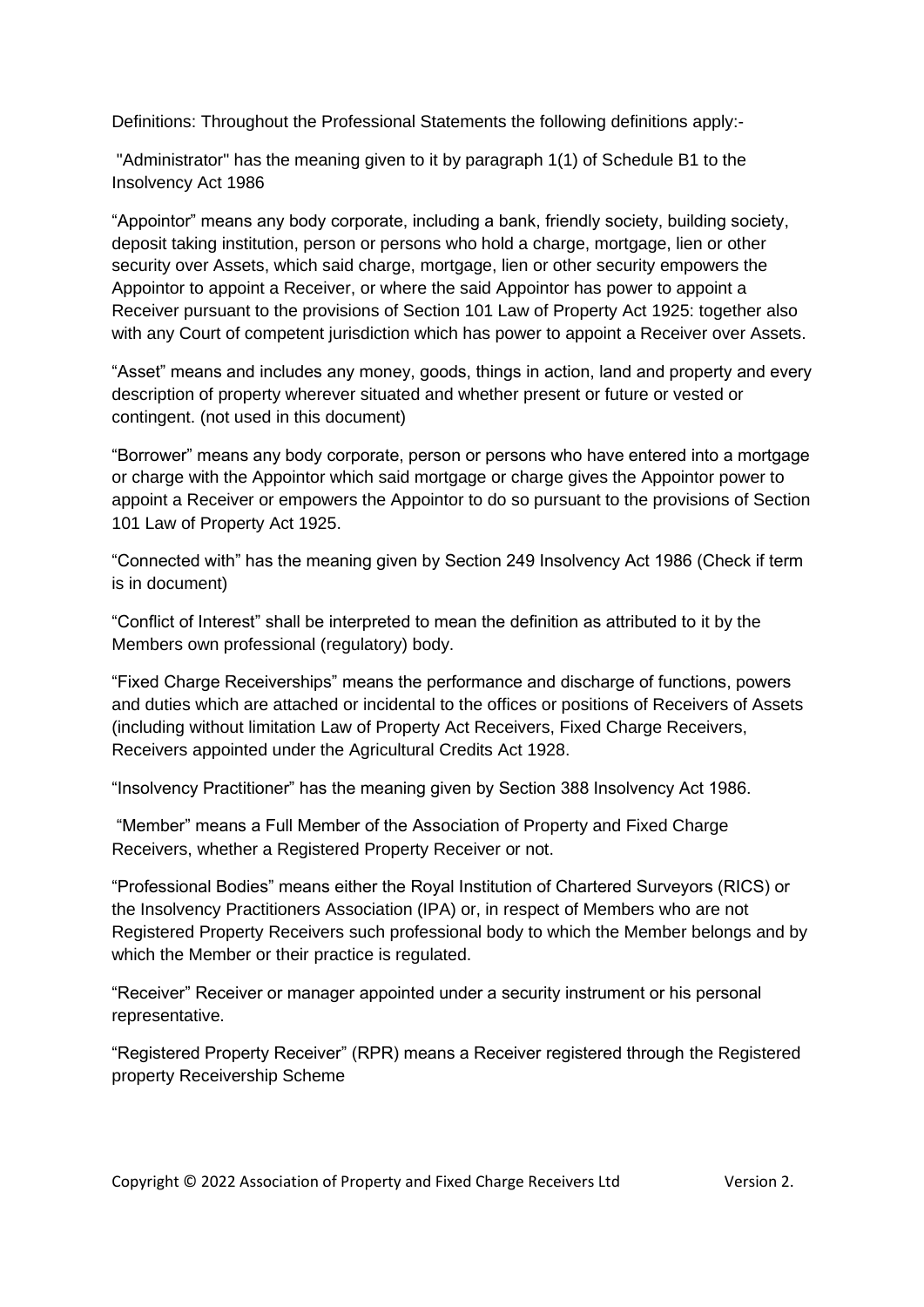# PROFESSIONAL STATEMENTS

These Professional Statements are issued for the benefit of Members as a guide to current best practice in the conduct of property and fixed charge receiverships.

Members should only depart from them where justified by special circumstances and a Member who does so depart may be required to justify reasons for the departure to the Scheme, their regulatory or professional body, or NARA (or nay combination thereof). Neither NARA, nor its directors or members of the NARA Council can accept responsibility for any loss occasioned by any person (including a Member) acting, or refraining from action, as a result of the material included in these Professional Statements.

Where appropriate in these Professional Statements, words denoting the singular shall include the plural (and vice versa) and words importing the masculine gender only shall be deemed to include the feminine gender. These Professional Statements reflect the law and practice in England and Wales only and as extant at the date of publication.

### 1. Pre-Appointment

1.1 Before a Member accepts any appointment to act as a Receiver, he should first satisfy himself that he is suitably qualified to accept such appointment.

1.2 Where a Member is instructed to prepare a report or to carry out an investigation that could lead to a Member being appointed as Receiver, he should not recommend an appointment, or accept instructions to take an appointment as a Receiver where it is clearly not in the interest of the prospective Appointor that an appointment is made.

1.3 An appointment to act as Receiver should not be accepted unless the Member has first satisfied himself that no relevant conflict of interest (as defined by the Member's own professional (regulatory) body) would arise from the acceptance of the appointment.

1.4 Before a Member accepts any appointment to act as a Receiver, he must satisfy himself that he has adequate Professional Indemnity cover in place having regard to the value of the Asset and particular circumstances of the appointment.

2. Taking Appointments On acceptance of an appointment (or as soon as reasonably practicable thereafter) a Member should, unless there are exceptional circumstances: -

2.1 take all appropriate steps to satisfy himself that the appointment can validly be made

2.2 satisfy himself that the charge under which the appointment is made is validly executed and that any formalities of appointment have been complied with by the Appointor.

2.3 satisfy himself that the charge under which he is appointed is, in the case of a Borrower who is a body corporate, appropriately registered within the relevant time limits.

2.4 satisfy himself that the instrument of appointment is in the required form and adequately describes the Asset over which he is appointed.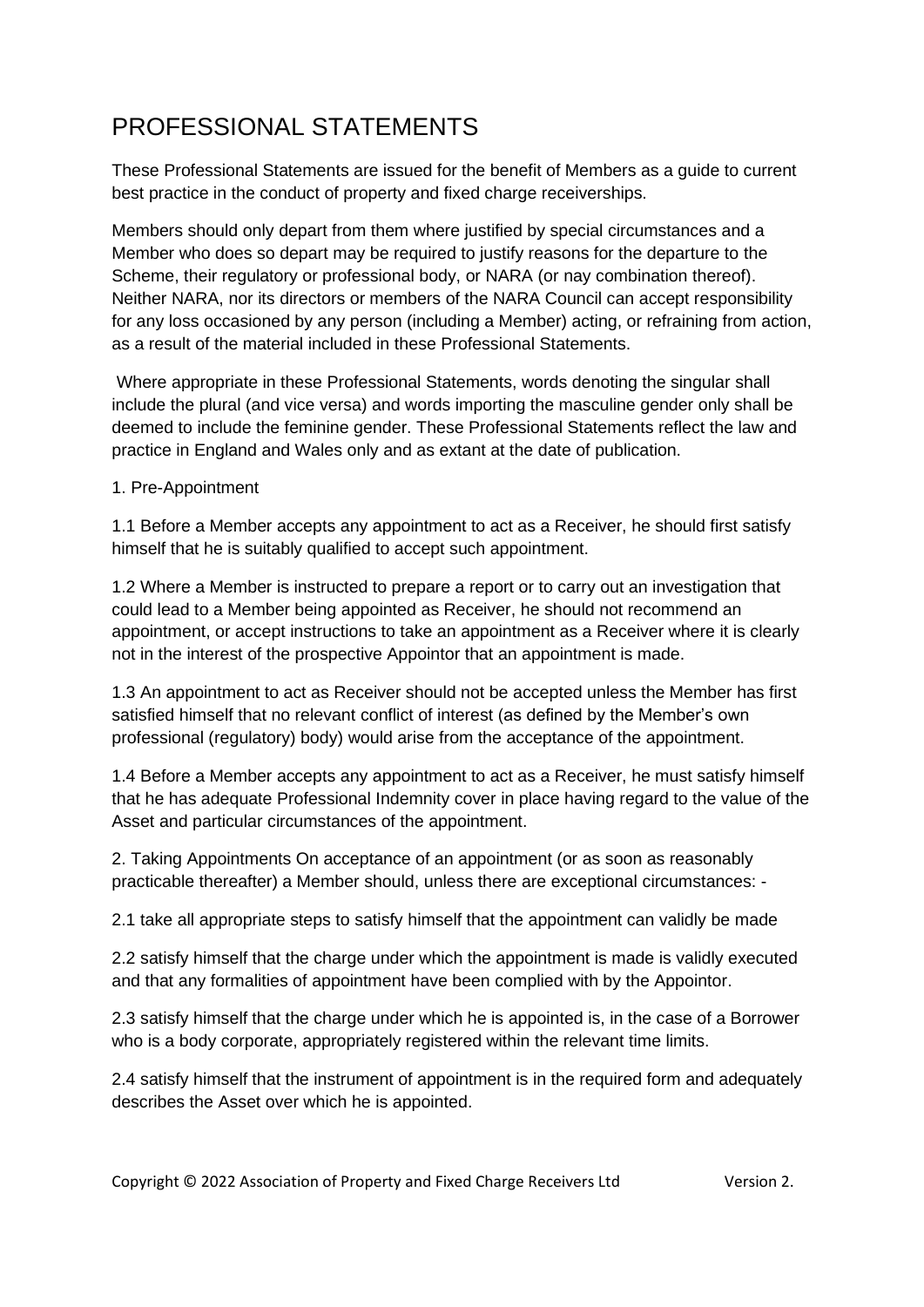2.5 ensure that appropriate acceptance procedures are implemented in accordance with current legislation.

2.6 notify any third party who may have an interest in the appointment.

2.7 if not agreed prior to appointment, agree the terms of his engagement and the basis of his remuneration as soon as possible with his Appointor and record or confirm them in writing.

2.8 having had full regard to the insurance market pertaining at the time of appointment, and subsequently, ensure that appropriate insurance is in place (if obtainable) for the Assets over which the Member is appointed and for the liabilities relating thereto.

2.9 comply with any requirements imposed by any insurers relating to the Assets.

2.10 specifically identify all the Assets over which he is appointed and prepare an inventory identifying any third party chattels or assets which may be in or amongst the Assets over which he is appointed.

2.11 ascertain the existence of any tenancies or other occupiers

2.12 ascertain the terms of any lease or tenancy under which the Asset is held and whether there are any liabilities which need to be met to protect or preserve any Asset over which he is appointed.

2.13 ascertain the extent of potential liabilities where appropriate. In particular, steps should be taken to ascertain the extent of liability to employees and consideration should be given to action which may be desirable or appropriate to minimise any personal liability.

2.14 ascertain the existence of any required licence or registration within any relevant regulations which apply during any receivership, or which enhance the value of any Assets over which he is appointed.

2.15 consider seeking an indemnity from the Appointor in circumstances where the appointment so warrants.

2.16 if the Member is not an Insolvency Practitioner, ascertain whether any Assets over which he is to be appointed are Assets which may constitute the whole, or substantially the whole, of the Borrower's (who is a body corporate) undertaking which has been secured by a charge which, as created, was a floating charge. In such circumstances, a Member who is not an Insolvency Practitioner must take steps to ensure that he does not become an Administrative Receiver.

#### 3. Conduct During Appointment

During the conduct of the Receivership a Member, unless there are exceptional circumstances:-

3.1 should maintain records as are necessary for the purpose of the Receivership.

Copyright © 2022 Association of Property and Fixed Charge Receivers Ltd Version 2.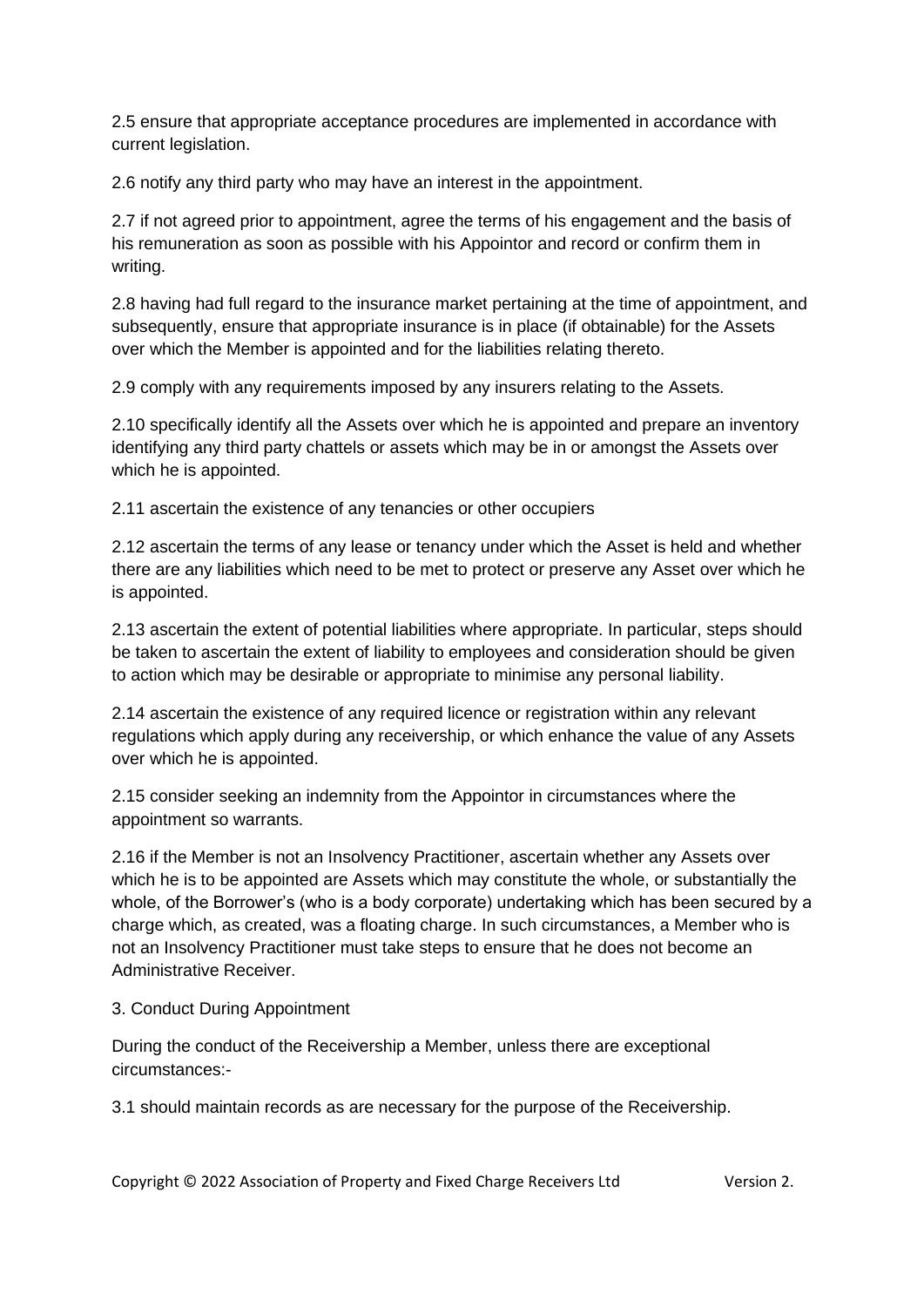3.2 should maintain records to comply with relevant VAT regulations and taxation legislation.

3.3 should report to the Appointor on a regular or agreed basis. Where appropriate he should also inform the Borrower, other lenders, any Insolvency Practitioner appointed over the Borrower, and other interested parties of the progress of a Receivership and of material developments such as the sale of an Asset.

3.4 must maintain separate books of account in respect of each appointment

3.5 is under a duty to maintain and file (where required by statute) receipts and payments accounts and disclose them to appropriate persons.

3.6 in appropriate circumstances, must account promptly for any realisation made during the course of the Receivership to those entitled to it and agree with the Appointor whether interest accrued thereon should be paid to the Appointor and, if so, when and in what amount.

3.7 must keep all funds received in the course of an appointment in a separate bank account from those of the Member or his firm or company, appropriately designated and complying with the appropriate accounting regulations of the Member's Professional Body

3.8 should take all appropriate steps to safeguard for an appropriate period of time records of the Borrower (if any) which come into his custody or possession during the course of the Receivership.

3.9 should take all appropriate steps to safeguard any assets in a property over which he has been appointed but over which he has no power.

3.10 should seek advice from third parties with appropriate qualifications when appointed over Assets in respect of which he does not have the appropriate expert knowledge either of the Assets or of the actions required or proposed.

3.11 must take steps to maintain up to date knowledge of changes in statutes or regulations that may affect the Assets over which he is appointed or the conduct of the Receivership.

3.12 should take all necessary steps to obtain the proper price on a sale of Assets, having regard to all the circumstances of the case.

3.13 should be aware of any duties to the Borrower (if any) and to any subsequent mortgagee where any power of sale and/or leasing is to be exercised.

3.14 should act in such a manner as to have regard to any duty of care that the Member may have to any Borrower and any third parties who have an interest in the Assets over which he is appointed

4. Ceasing to Act

4.1 A Member must forthwith resign his appointment if:-

4.1.1 a Bankruptcy Order is made against him.

Copyright © 2022 Association of Property and Fixed Charge Receivers Ltd Version 2.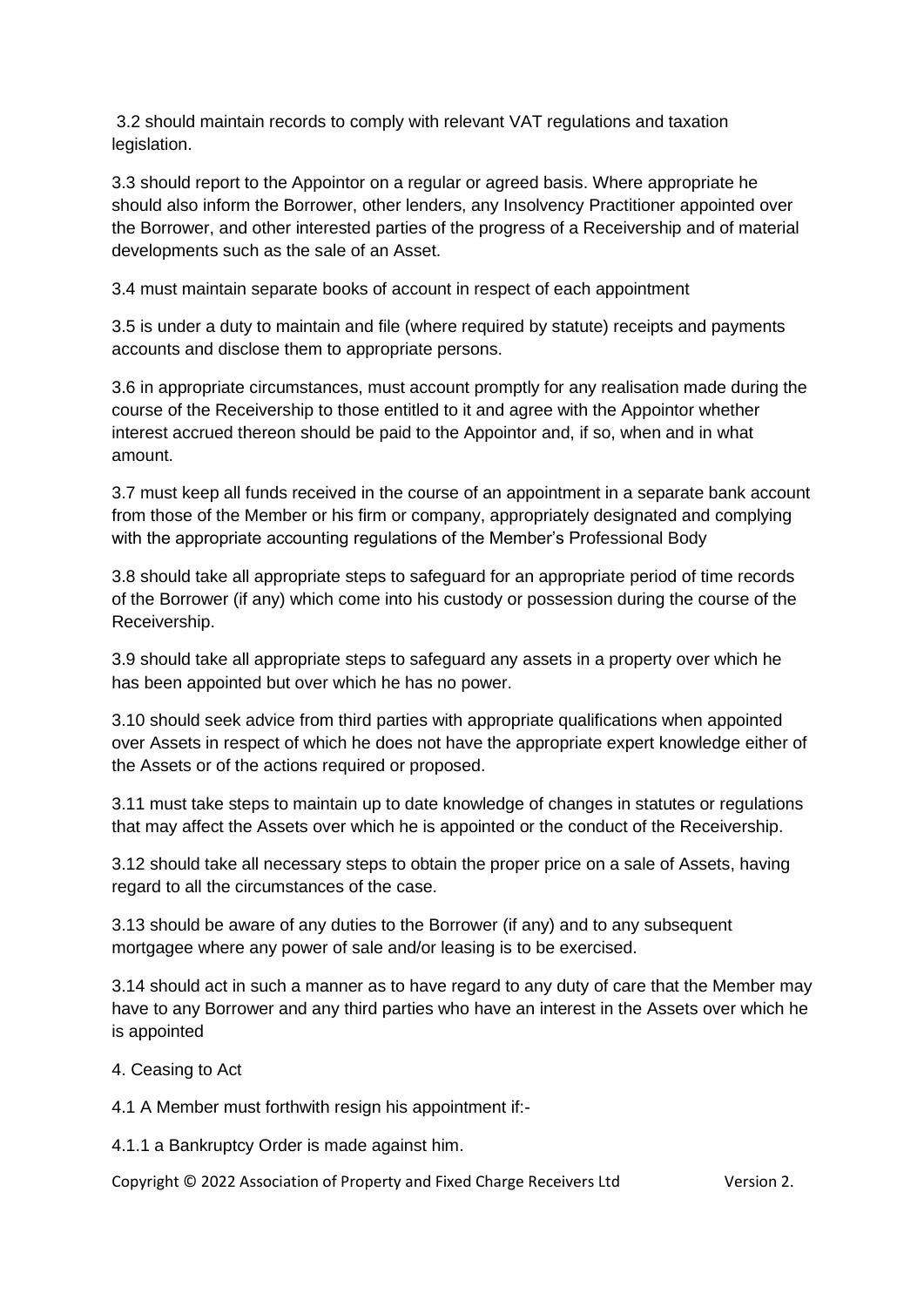4.1.2 he becomes mentally ill (within the meaning of the Mental Health Act 1983).

4.1.3 an Interim Order is made in respect of him under Section 252 Insolvency Act 1986.

4.1.4 he is subject to an order made under the Company Directors Disqualification Act 1986.

4.2 A Member should consider offering to resign his appointment if his company or other organisation by which he is employed:-

4.2.1 becomes insolvent.

4.2.2 goes into Liquidation.

4.2.3 has an Administration Order made against it.

4.2.4 becomes subject to a Corporate Voluntary Arrangement.

4.2.5 has a Receiver appointed over some or all of its assets.

4.3 A Member should consider offering to resign his appointment if a partnership of which he is a partner:-

4.3.1 has an Administration Order made against it.

4.3.2 is subject to an Insolvency Order pursuant to the provisions of the Insolvent Partnership Order 1994.

4.4 A Member should consider offering to resign if his health prevents him from carrying out his duties to the best of his ability.

4.5 In the case where a Member is able to resign under the terms of the charge by which he is appointed, or where a Member should resign by virtue of paragraphs 4.1 to 4.4 hereof or otherwise, a Member must give reasonable notice to the Appointor and Borrower and, unless there are exceptional circumstances, give at least seven days' notice. Where the terms of the charge do not allow the Receiver to resign he must seek to agree the terms of his discharge at an appropriate time and on an appropriate basis with the Appointor.

4.6 If a Member is removed as Receiver he is under a duty to hand over all monies and interest due to the Appointor or to those who are entitled to it.

4.7 Immediately following his resignation, or as soon as practicable thereafter, a Member must prepare appropriate receipts and payments accounts and send them to the Appointor, to Companies House, and, if appropriate, the Borrower.

4.8 When all Assets over which a Member is appointed are realised, and accounts finalised, a Member should either offer to resign or request to be discharged as provided in the charge. On ceasing to act, a Member must hand all monies not already accounted for to the Appointor or to those entitled to them.

4.9 On ceasing to act a Member must submit Form RM02 Notice of Ceasing to Act to Companies House and complete all other statutory procedures.

Copyright © 2022 Association of Property and Fixed Charge Receivers Ltd Version 2.